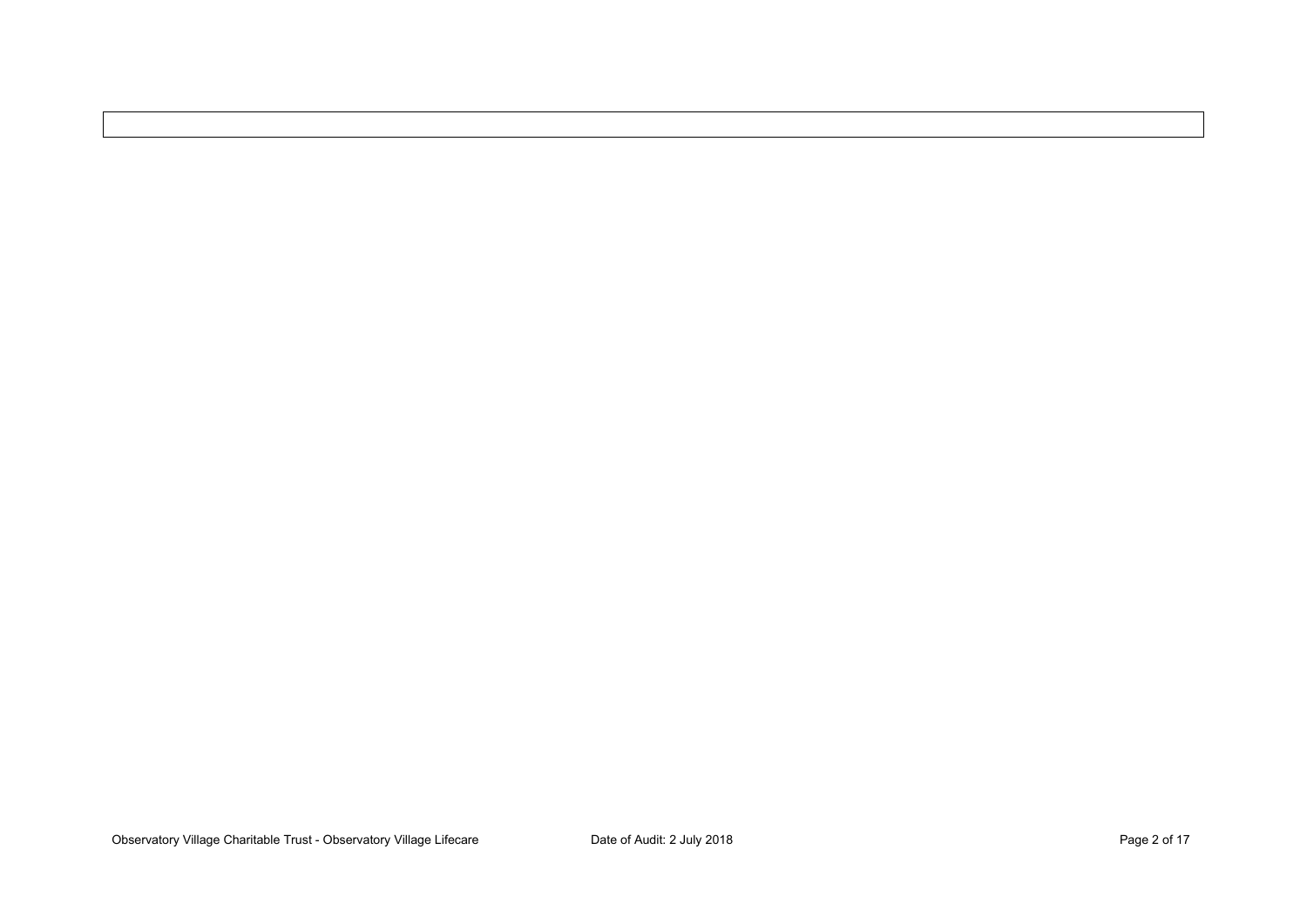## **Executive summary of the audit**

### **Introduction**

This section contains a summary of the auditors' findings for this audit. The information is grouped into the six outcome areas contained within the Health and Disability Services Standards:

- consumer rights
- organisational management
- continuum of service delivery (the provision of services)
- safe and appropriate environment
- restraint minimisation and safe practice
- infection prevention and control.

As well as auditors' written summary, indicators are included that highlight the provider's attainment against the standards in each of the outcome areas. The following table provides a key to how the indicators are arrived at.

#### **General overview of the audit**

Observatory Village Lifecare is a new purpose-built facility. The facility is across one level and includes a total of 41 dual-purpose (hospital and rest home) beds and 12 serviced apartments certified to provide rest home level care.

The purpose of this partial provisional was to verify a further purpose-built wing of 20 beds. The service is planning to open the new wing and admit residents on the 23 July 2018. This will increase beds numbers to 61 beds.

Key components of the quality management system link to monthly quality assurance meetings and monthly staff meetings.

The general manager has over 30 years' experience as a registered nurse, seven of those as an auditor and is an experienced manager. She is supported by a clinical manager and a financial manager who have both been employed since the service opened.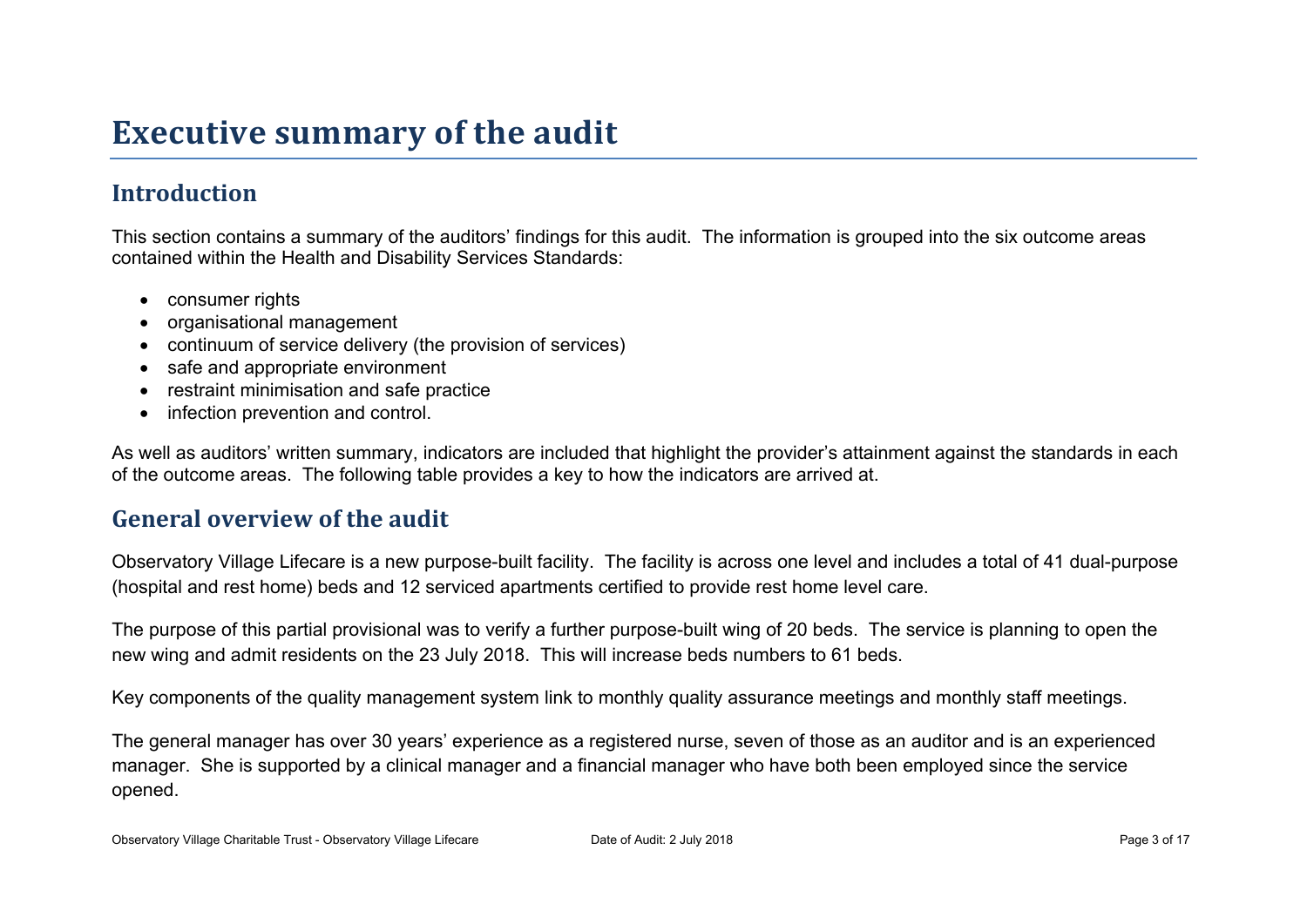This audit identified the environment, draft staff rosters, equipment requirements, established systems and processes are appropriate for providing rest home and hospital level care.

The improvements required by the service are all related to the completion of the building, and finalisation of new staff appointments and orientation.

#### **Consumer rights**

#### **Organisational management**

The service is managed by an experienced manager with assistance from a clinical manager. The clinical manager (RN) will fulfil the manager role during a temporary absence, with support from the financial officer. The service has well developed policies and procedures that are structured to provide appropriate care for residents that require hospital/medical, and rest home level care.

There is a comprehensive human resources policies folder including recruitment, selection, orientation and staff training and development. The service has a comprehensive orientation programme that provides new staff with relevant information for safe work practice. The orientation programme is developed specifically to worker type (e.g., RN, support staff) and includes documented competencies. An annual education schedule has been implemented. A staffing roster is in place for all areas of the facility and a prospective roster that includes the new wing.

#### **Continuum of service delivery**

The medication policy and procedures follow recognised standards and guidelines for safe medicine management practice in accord with the guideline: Safe Management of Medicines. The service uses two weekly robotic packs and an electronic medication management system. There is a secure treatment room in each of the two existing wings.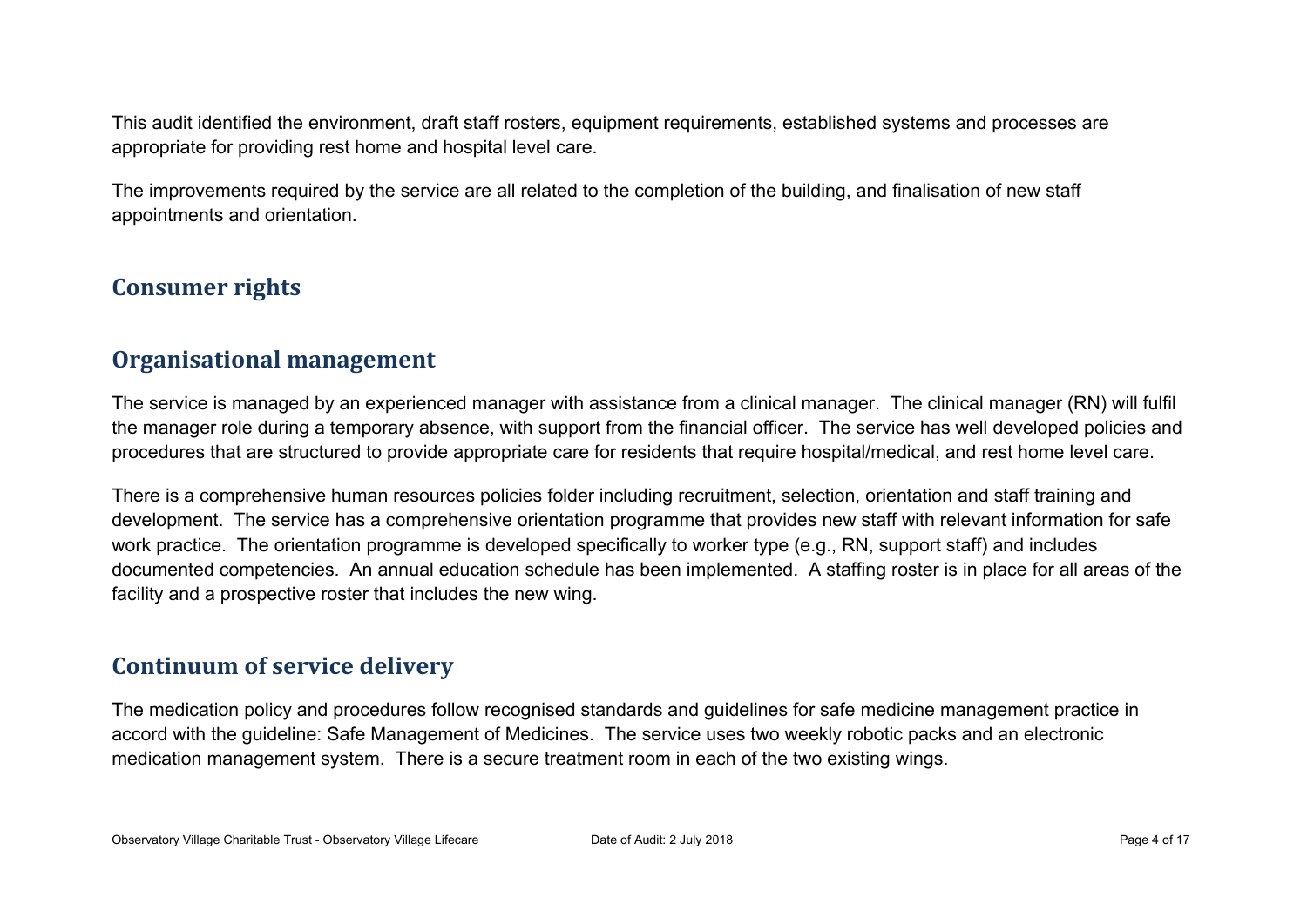The menu has been audited and approved by an external dietitian. The large spacious kitchen included freezers, stand-up fridges and walk-in pantry.

#### **Safe and appropriate environment**

The facility is purpose built and spacious and includes two wings in the care centre and one serviced apartment wing plus the new wing.

All building and plant have been built to comply with legislation. New equipment has been purchased for the new wing. The nurses station will be in one of the small lounges of the new wing. Material safety datasheets are to be available in the laundry and the sluice rooms.

All rooms and communal areas allow for safe use of mobility equipment. The wing has carpet throughout with vinyl surfaces in bathrooms/toilets and kitchen areas. There is adequate space in the wing for storage of mobility equipment.

There is an internal courtyard/garden area between the new and existing wings and landscaping has been completed. There are mobility toilets near the lounge area. Each resident room has an ensuite. All ensuites in the new wing have been designed for hospital level care and allows for the use of mobility equipment. There is a large open plan lounge/dining area in the new wing.

Appropriate training, information, and equipment for responding to emergencies is provided at induction and as part of the annual training programme. The call bell system is available in all areas with visual display panels. Call bells are available in all resident areas.

The new wing is appropriately heated and ventilated. There is underfloor heating throughout the facility and radiators in each room.

#### **Restraint minimisation and safe practice**

Click here to enter text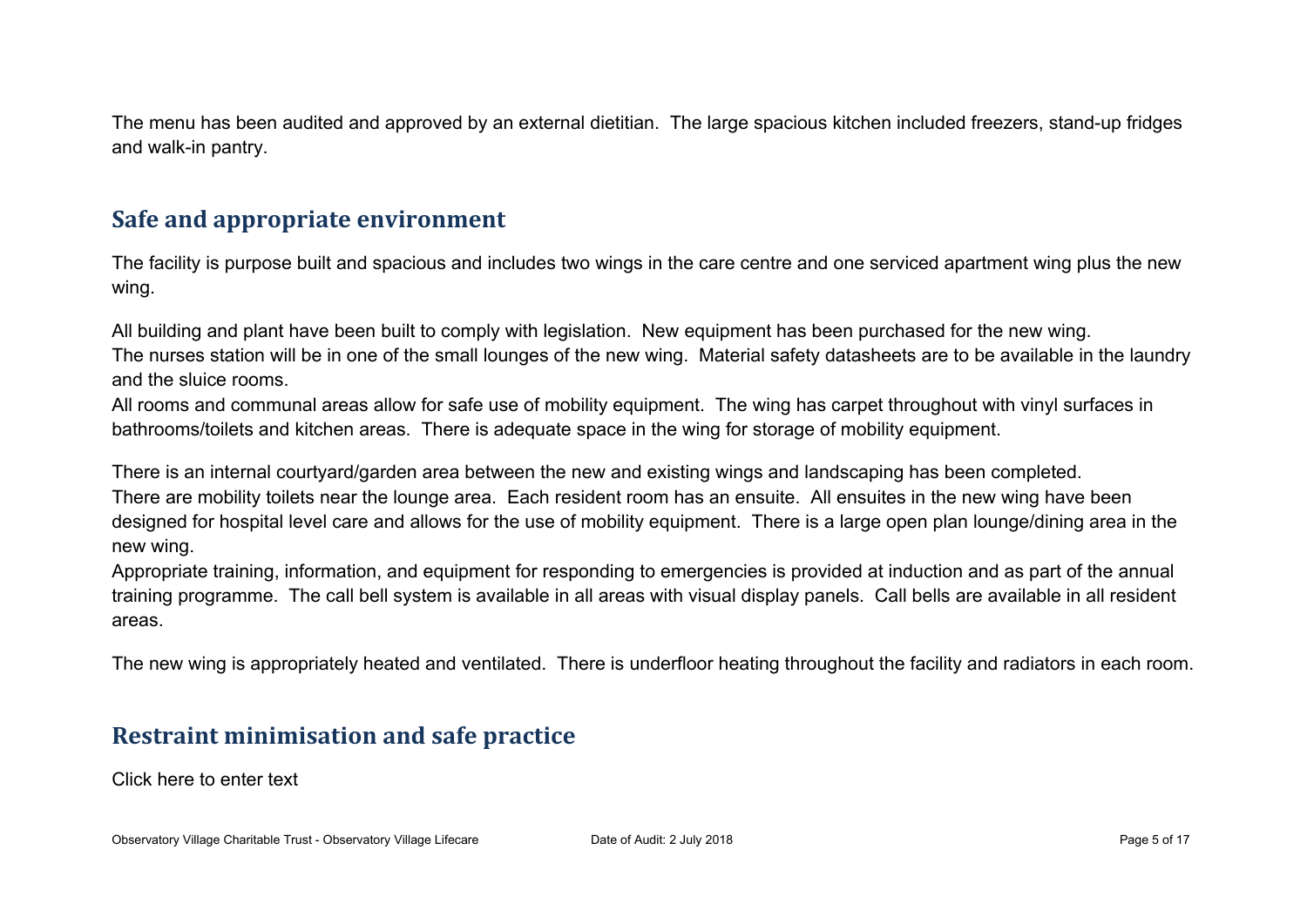#### **Infection prevention and control**

Infection control management systems are in place to minimise the risk of infection to consumers, service providers and visitors. The infection control programme is implemented and meets the needs of the organisation and provides information and resources to inform the service providers. Documentation evidences that relevant infection control education is provided to all service providers as part of their orientation and as part of the ongoing in-service education programme. The type of surveillance undertaken is appropriate to the size and complexity of the organisation. Standardised definitions are used for the identification and classification of infection events. Results of surveillance are acted upon, evaluated and reported to relevant personnel in a timely manner.

#### **Summary of attainment**

The following table summarises the number of standards and criteria audited and the ratings they were awarded.

| <b>Attainment</b><br>Rating | Continuous<br>Improvement<br>(Cl) | <b>Fully Attained</b><br>(FA) | <b>Partially</b><br><b>Attained</b><br><b>Negligible Risk</b><br>(PA Negligible) | <b>Partially</b><br><b>Attained Low</b><br><b>Risk</b><br>(PA Low) | <b>Partially</b><br><b>Attained</b><br><b>Moderate Risk</b><br>(PA Moderate) | <b>Partially</b><br><b>Attained High</b><br><b>Risk</b><br>(PA High) | <b>Partially</b><br><b>Attained Critical</b><br><b>Risk</b><br>(PA Critical) |
|-----------------------------|-----------------------------------|-------------------------------|----------------------------------------------------------------------------------|--------------------------------------------------------------------|------------------------------------------------------------------------------|----------------------------------------------------------------------|------------------------------------------------------------------------------|
| <b>Standards</b>            |                                   | 13                            |                                                                                  |                                                                    |                                                                              |                                                                      |                                                                              |
| <b>Criteria</b>             |                                   | 33                            |                                                                                  |                                                                    |                                                                              |                                                                      |                                                                              |

| Attainment<br>Rating | <b>Unattained</b><br><b>Negligible Risk</b><br>(UA Negligible) | <b>Unattained Low</b><br><b>Risk</b><br>(UA Low) | <b>Unattained</b><br><b>Moderate Risk</b><br>(UA Moderate) | <b>Unattained High</b><br><b>Risk</b><br>(UA High) | <b>Unattained</b><br><b>Critical Risk</b><br>(UA Critical) |
|----------------------|----------------------------------------------------------------|--------------------------------------------------|------------------------------------------------------------|----------------------------------------------------|------------------------------------------------------------|
| <b>Standards</b>     |                                                                |                                                  |                                                            |                                                    |                                                            |
| <b>Criteria</b>      |                                                                |                                                  |                                                            |                                                    |                                                            |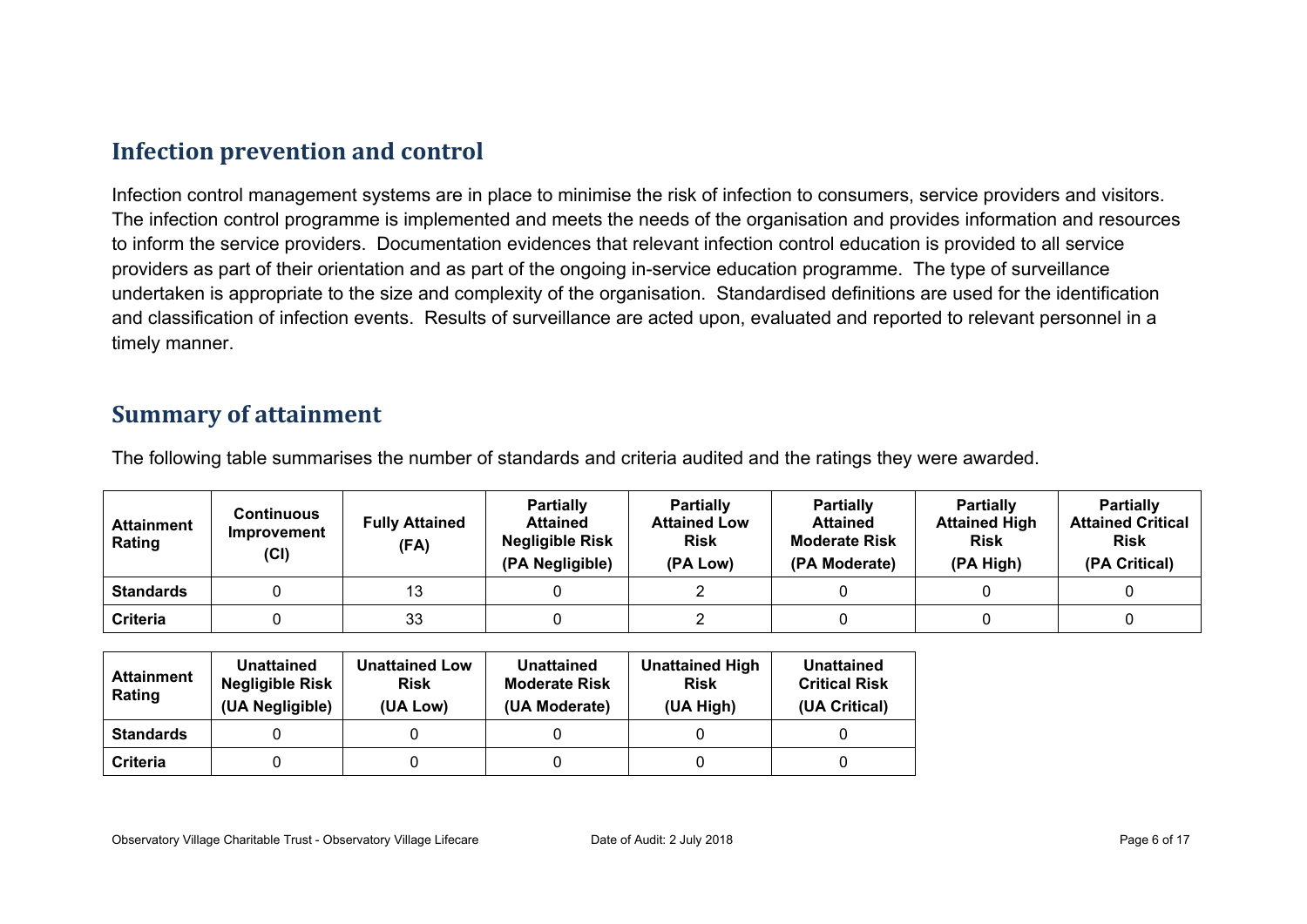# Attainment against the Health and Disability Ser vices Standar ds

The following table contains the results of all the standards assessed by the auditors at this audit. Depending on the services they provide, not all standards are relevant to all providers and not all standards are assessed at every audit.

Please note that Standard 1.3.3: Service Provision Requirements has been removed from this report, as it includes information specific to the healthcare of individual residents. Any corrective actions required relating to this standard, as a result of this audit. are retained and displayed in the next section.

For more information on the standards, please click [here](http://www.health.govt.nz/our-work/regulation-health-and-disability-system/certification-health-care-services/health-and-disability-services-standards).

For more information on the different types of audits and what they cover please click [here.](http://www.health.govt.nz/your-health/services-and-support/health-care-services/services-older-people/rest-home-certification-and-audits)

| Standard with desired outcome                                                                                                                                    | Attainment<br>Rating | Audit Evidence                                                                                                                                                                                                                                                                                                                                                                                                                                                                                                                                                                                                                                                                                                                                                                                                                                                                                                                                                                                                                                                                                                                                                                                                                                                                                                         |
|------------------------------------------------------------------------------------------------------------------------------------------------------------------|----------------------|------------------------------------------------------------------------------------------------------------------------------------------------------------------------------------------------------------------------------------------------------------------------------------------------------------------------------------------------------------------------------------------------------------------------------------------------------------------------------------------------------------------------------------------------------------------------------------------------------------------------------------------------------------------------------------------------------------------------------------------------------------------------------------------------------------------------------------------------------------------------------------------------------------------------------------------------------------------------------------------------------------------------------------------------------------------------------------------------------------------------------------------------------------------------------------------------------------------------------------------------------------------------------------------------------------------------|
| Standard 1.2.1: Governance<br>The governing body of the organisation ensures services<br>are planned, coordinated, and appropriate to the needs<br>of consumers. | FA                   | Observatory Village Lifecare is a purpose-built facility that opened August 2017.<br>The service is governed by the Observatory Village Care Ltd directors who report<br>to the Observatory Village Trust. Five trustees have been appointed from the<br>North Otago community to provide governance to the trust.<br>There are 41 dual-purpose beds in the care centre, which includes two wings.<br>The two wings (Wanbrow wing has 21 rooms and Kakanui wing has 20 rooms)<br>are self-contained and both have a nurses' office. There is a separate wing of 12<br>serviced apartments certified to provide rest home level care. The purpose of this<br>partial provisional was to verify a further purpose-built wing of 20 beds including<br>five rooms under an occupation rights agreement (ORA). The service is planning<br>to open the new wing and admit residents on the 23 July 2018. This will increase<br>beds numbers to 61 beds<br>An opening operating programme monitors progress of tasks in preparation for<br>the opening of the wing.<br>Observatory Village Lifecare has set several quality goals around the opening of<br>the facility and these also link to the organisations strategic and business plan.<br>An experienced general manager is employed to manage the service and reports |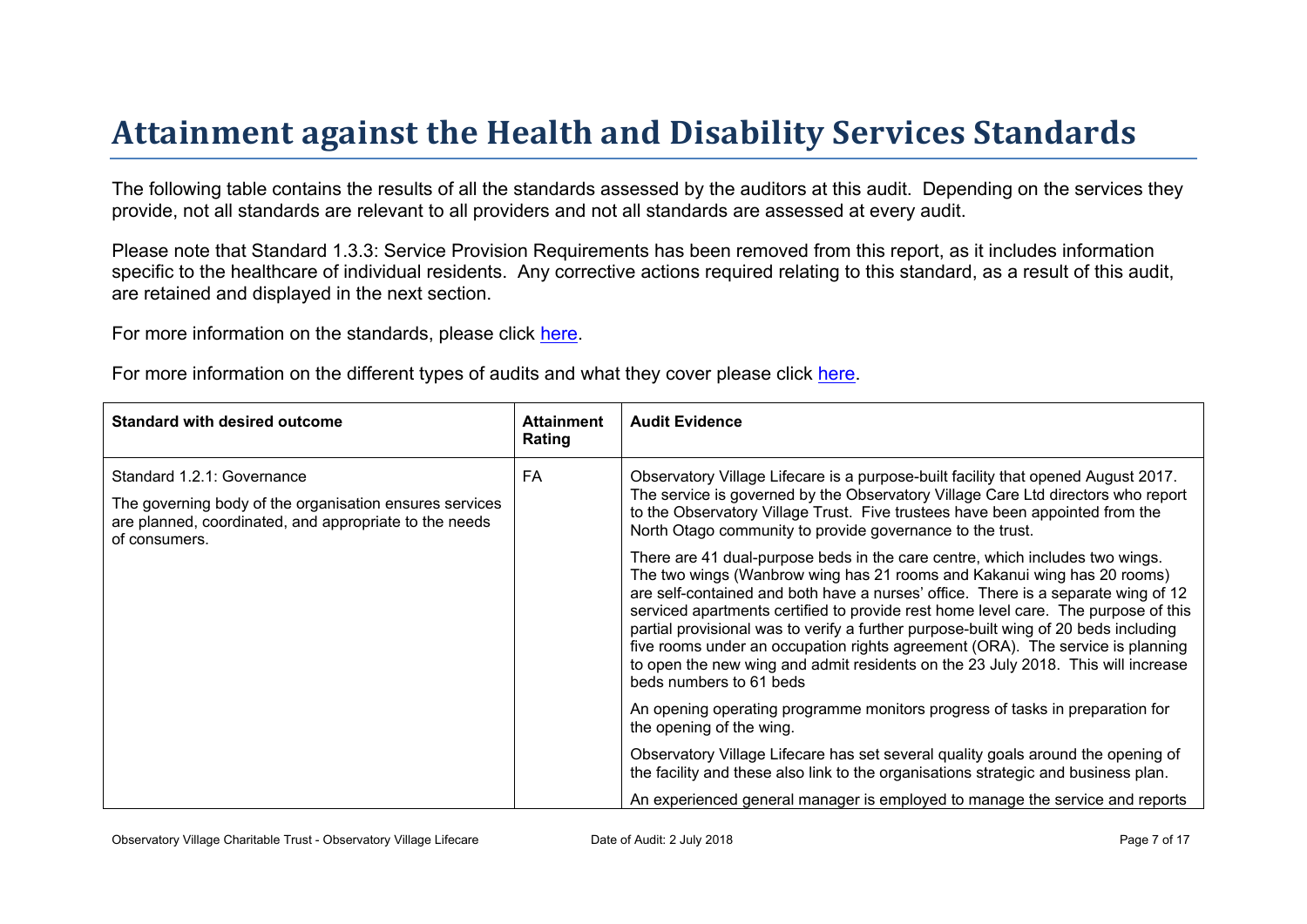|                                                                                                                                                                                                                                                     |           | to the Observatory Village Care Ltd board of directors (three directors). The<br>general manager (RN) has previous aged care management, consulting and<br>auditing experience. The general manager is supported by a clinical manager,<br>financial officer, administrator and head chef.<br>Observatory Village Lifecare has several quality goals around the opening of the<br>facility and these also link to the organisations 2017-2022 strategic plan and the<br>2018-2019 business plan. The general manager reports monthly to the board of<br>directors on a variety of matters. The Trust meets bi-monthly and receives the<br>general manager's report.<br>The general manager has maintained at least eight hours annually of professional<br>development activities related to managing a hospital and rest home.                                                                                                                                                                                                                                                                                                                                                                                                                                     |
|-----------------------------------------------------------------------------------------------------------------------------------------------------------------------------------------------------------------------------------------------------|-----------|---------------------------------------------------------------------------------------------------------------------------------------------------------------------------------------------------------------------------------------------------------------------------------------------------------------------------------------------------------------------------------------------------------------------------------------------------------------------------------------------------------------------------------------------------------------------------------------------------------------------------------------------------------------------------------------------------------------------------------------------------------------------------------------------------------------------------------------------------------------------------------------------------------------------------------------------------------------------------------------------------------------------------------------------------------------------------------------------------------------------------------------------------------------------------------------------------------------------------------------------------------------------|
| Standard 1.2.2: Service Management<br>The organisation ensures the day-to-day operation of the<br>service is managed in an efficient and effective manner<br>which ensures the provision of timely, appropriate, and<br>safe services to consumers. | <b>FA</b> | The clinical manager (RN) will fulfil the general manager role during a temporary<br>absence with support from the financial officer. She has several years nursing<br>experience in aged care.                                                                                                                                                                                                                                                                                                                                                                                                                                                                                                                                                                                                                                                                                                                                                                                                                                                                                                                                                                                                                                                                     |
| Standard 1.2.7: Human Resource Management<br>Human resource management processes are conducted<br>in accordance with good employment practice and meet<br>the requirements of legislation.                                                          | <b>FA</b> | There is a comprehensive human resources policy folder including (but not limited<br>to) recruitment, selection, orientation and staff training and development. A<br>register of registered nurse (RN) and enrolled nurse (EN) practising certificates is<br>maintained.<br>There is a comprehensive orientation programme in place that provides new staff<br>with relevant information for safe work practice. The orientation programme is<br>developed specifically to worker type (e.g., RN, support staff) and includes<br>documented competencies. The service is in the process of employing additional<br>staff for the new wing, and they will commence employment prior to the opening<br>of the new wing. A register of practising certificates is maintained. There are<br>seven RNs in total and four are interRAI trained. Registered nurses have access<br>to external education via Oamaru hospital and Otago hospice.<br>The general manager is a Careerforce assessor with a wide scope to assess<br>national certificate courses including Health and Wellbeing level three for<br>caregivers. There is an annual education and training schedule that is being<br>implemented for 2018. A competency programme is in place for all staff with |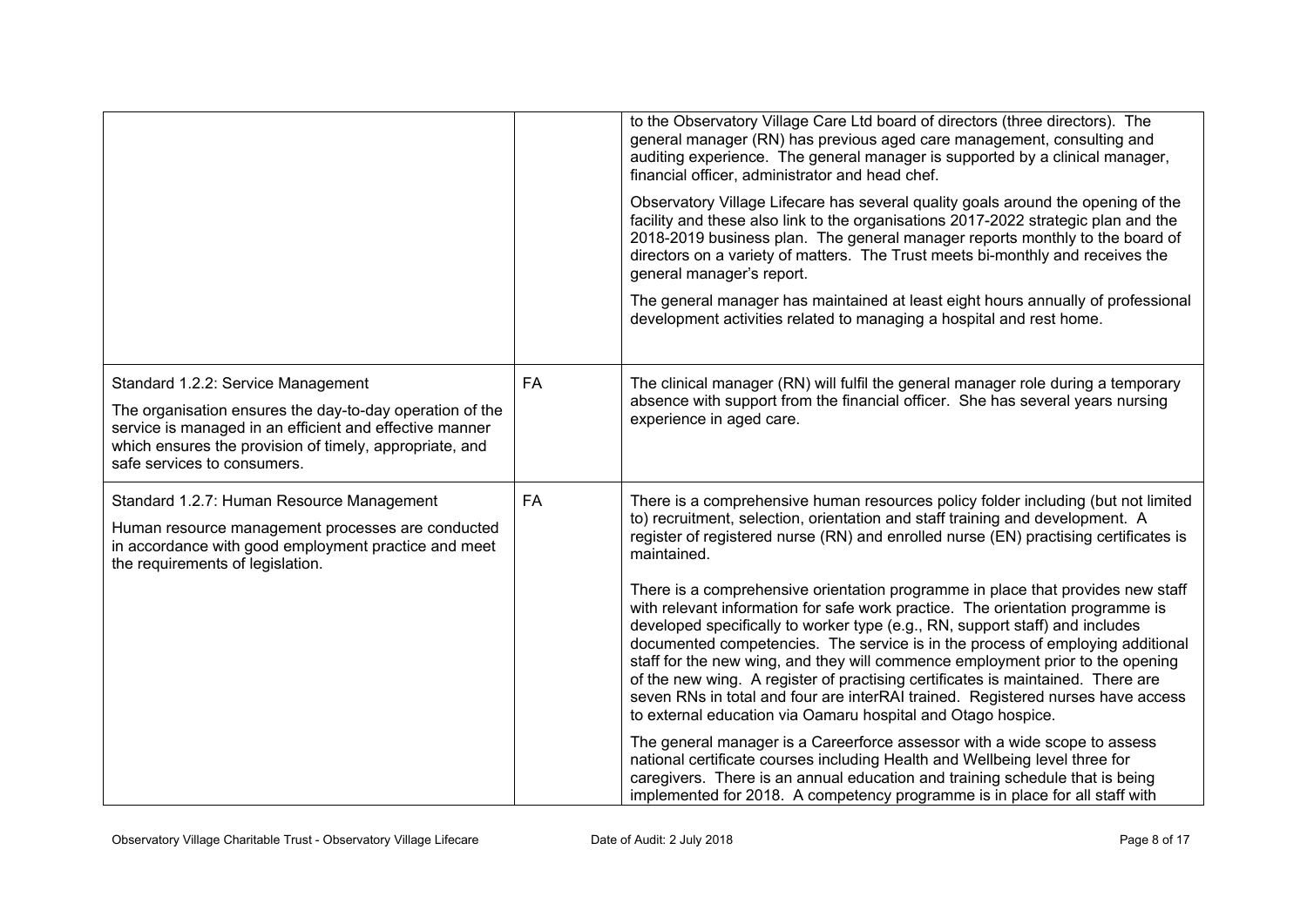|                                                                                                                                                                                      |           | different requirements per work type (e.g., caregiver, RN, and cleaner etc). Core<br>competencies are required to be completed annually as per policy.<br>The new wing will be staffed by a combination of existing and new staff. The<br>service is in the process of employing additional staff for the new wing, however<br>currently has sufficient current staff to cover on opening. They have also<br>employed three more caregivers, and two kitchen hands. A new role has been<br>introduced, 'housekeeping for the care centre', four housekeepers for the am and<br>pm short shifts have been employed. All new staff are completing an orientation<br>on 12th July.                                |
|--------------------------------------------------------------------------------------------------------------------------------------------------------------------------------------|-----------|----------------------------------------------------------------------------------------------------------------------------------------------------------------------------------------------------------------------------------------------------------------------------------------------------------------------------------------------------------------------------------------------------------------------------------------------------------------------------------------------------------------------------------------------------------------------------------------------------------------------------------------------------------------------------------------------------------------|
| Standard 1.2.8: Service Provider Availability<br>Consumers receive timely, appropriate, and safe service<br>from suitably qualified/skilled and/or experienced service<br>providers. | <b>FA</b> | There is a staffing level and skills mix policy which aligns with contractual<br>requirements and includes skill mixes. A draft roster for the service includes the<br>new and existing wings and provides sufficient and appropriate coverage for the<br>effective delivery of care and support. The proposed roster aligns with full<br>occupancy within the first few weeks of opening of the new wing as there is a<br>waiting list for the rooms. The service has an admission plan to ensure the safe<br>and supported admission for all new residents.<br>The GM and CM (both RNs) work Monday - Friday.<br>The new 20-bed dual purpose wing will include,<br>1 x RN on each shift $-$ am, pm and night |
|                                                                                                                                                                                      |           | Caregivers for the new wing will include<br>Morning: 1 x 0700-1515; 1 x 0700-1400; 1 x 0700-1300<br>Afternoon: 1 x 1500-2315; 1 x 1600-2100<br>Night: 1 x 2300- 0715am<br>Plus, housekeeping staff in the new wing<br>$1 \times 0830 - 1400$<br>1 x 1600-2000.<br>Activity hours will increase to 60 to 75 hours a week across the facility (increasing<br>incrementally).                                                                                                                                                                                                                                                                                                                                     |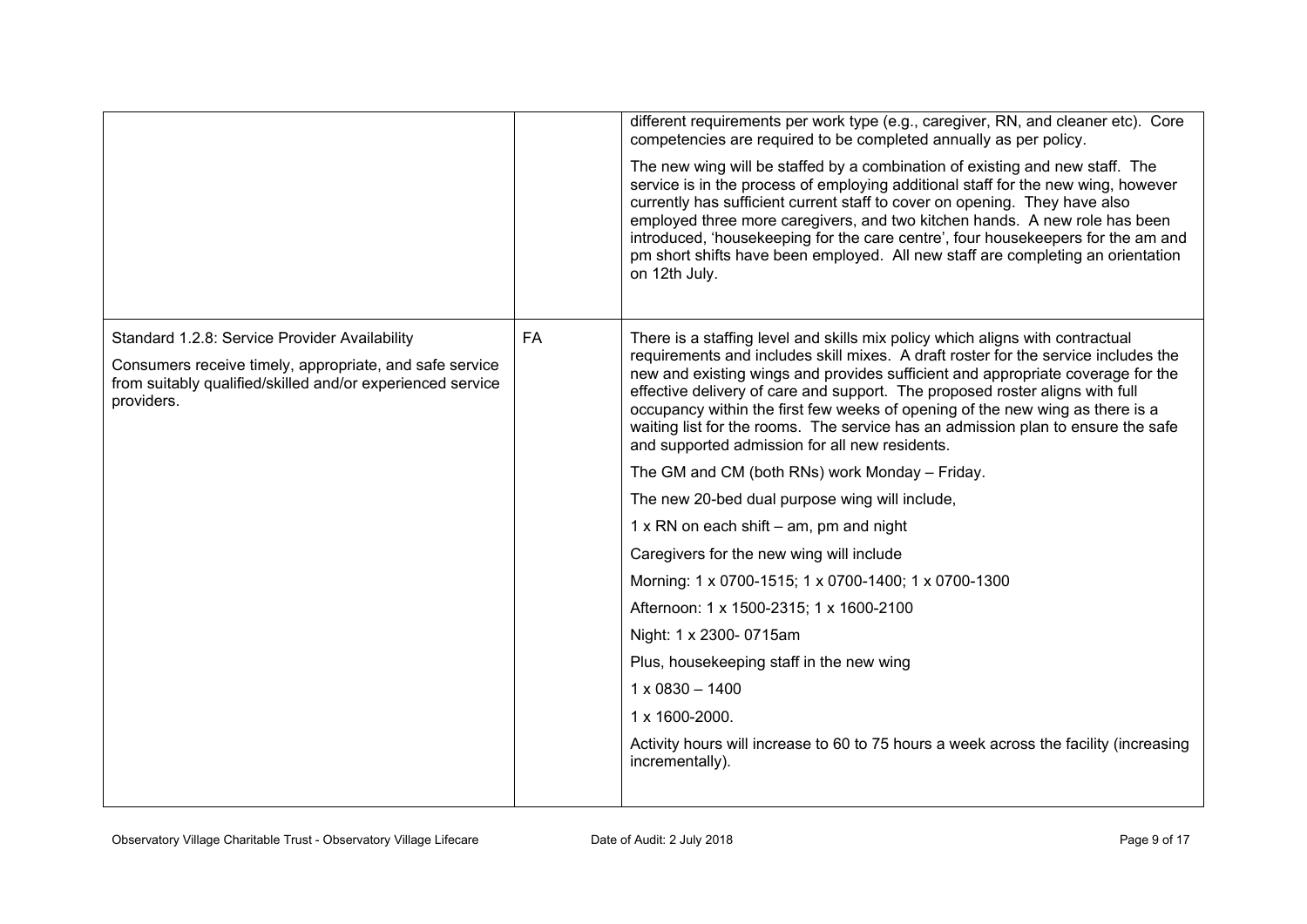| FA<br>Standard 1.3.12: Medicine Management<br>Consumers receive medicines in a safe and timely<br>manner that complies with current legislative<br>requirements and safe practice guidelines.     |           | The medication policy and procedures follow recognised standards and guidelines<br>for safe medicine management practice in accordance with the guideline: Safe<br>Management of Medicines.<br>The service uses two weekly robotic packs. There is a contract with a local<br>pharmacy. There is a secure treatment room in both existing wings, one of which<br>is the medication room. The service will store the medication trolley for the new<br>wing in the existing medication room. An additional (third) medication trolley has<br>been purchased and an additional computer tablet for the electronic medication<br>system.<br>There are sufficient medication competent RNs/caregivers to manage the new<br>wing. The RNs and senior caregivers that administer medications complete<br>annual medication competencies. Annual in-service education on medication is<br>provided.<br>Medications (robotic rolls) are checked on delivery against the medication chart<br>and any discrepancies fed back to the pharmacy. Standing orders are not used.<br>The medication fridge is monitored weekly.                                                                                                     |
|---------------------------------------------------------------------------------------------------------------------------------------------------------------------------------------------------|-----------|---------------------------------------------------------------------------------------------------------------------------------------------------------------------------------------------------------------------------------------------------------------------------------------------------------------------------------------------------------------------------------------------------------------------------------------------------------------------------------------------------------------------------------------------------------------------------------------------------------------------------------------------------------------------------------------------------------------------------------------------------------------------------------------------------------------------------------------------------------------------------------------------------------------------------------------------------------------------------------------------------------------------------------------------------------------------------------------------------------------------------------------------------------------------------------------------------------------------|
| Standard 1.3.13: Nutrition, Safe Food, And Fluid<br>Management<br>A consumer's individual food, fluids and nutritional needs<br>are met where this service is a component of service<br>delivery. | <b>FA</b> | The service has a large kitchen that has been designed to cater for over 80<br>residents. The menu has been approved and reviewed by a registered dietitian.<br>Kitchen staff are employed that have completed food safety certificates. A food<br>control plan has been registered with the local council. Additional kitchenhands<br>have been employed.<br>There is a large communal dining area in the new wing. The dining area has a<br>kitchenette including a servery area consisting of a cold food servery, and a bain<br>marie. Food will be transported in a hot box from the main kitchen to the<br>kitchenette. Fridge and freezer temperatures are monitored and recorded daily.<br>End-cooked temperatures are taken twice daily. All containers of food stored in<br>the pantry are labelled and dated. All perishable goods are date-labelled. A<br>cleaning schedule is maintained.<br>The residents have a nutritional profile developed on admission, which identifies<br>dietary requirements and likes and dislikes.<br>Special equipment such as lipped plates and built-up spoons are available as<br>needs required. Equipment has been purchased for the new dining<br>room/kitchenette. |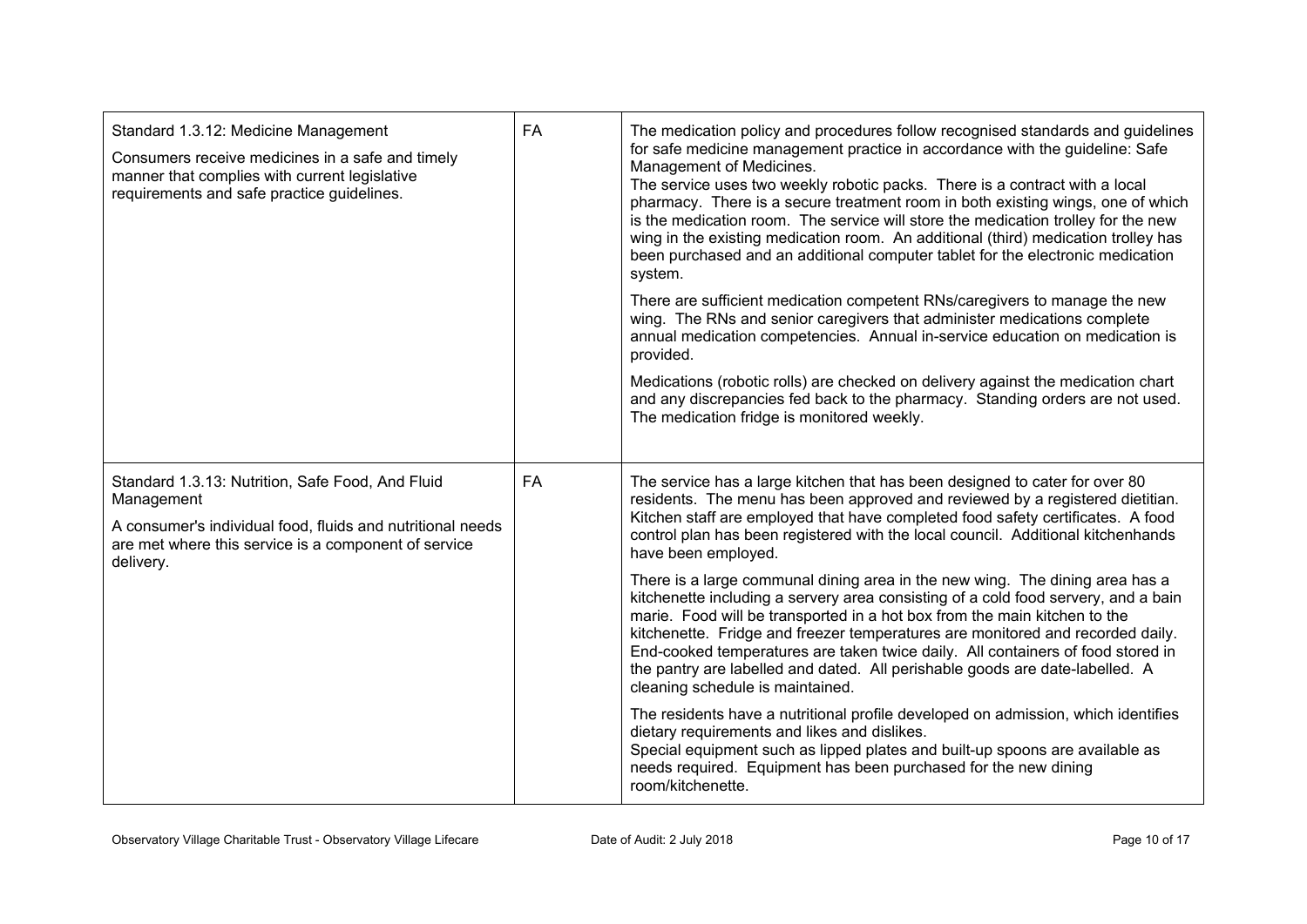| Standard 1.4.1: Management Of Waste And Hazardous<br>Substances<br>Consumers, visitors, and service providers are protected<br>from harm as a result of exposure to waste, infectious or<br>hazardous substances, generated during service<br>delivery. | <b>FA</b> | There are policies around waste management. Management of waste and<br>hazardous substances is covered during orientation of new staff and is included<br>as part of the annual training plan.<br>Material safety datasheets are to be available in the laundry and the sluice.<br>Personal protective equipment is arranged to be in place by the contracted<br>supplier. There is a secure sluice in the new wing, which also has a sanitiser.<br>Sharps containers are kept in the treatment room.<br>Gloves, aprons and goggles are available for staff. Infection control policies state<br>specific tasks and duties for which protective equipment is to be worn.                                                                                                                                                                                                                                                                                                                                                                                                                                                                                                                                                                                                                                                                                                                                                                                                                                                                                              |
|---------------------------------------------------------------------------------------------------------------------------------------------------------------------------------------------------------------------------------------------------------|-----------|-----------------------------------------------------------------------------------------------------------------------------------------------------------------------------------------------------------------------------------------------------------------------------------------------------------------------------------------------------------------------------------------------------------------------------------------------------------------------------------------------------------------------------------------------------------------------------------------------------------------------------------------------------------------------------------------------------------------------------------------------------------------------------------------------------------------------------------------------------------------------------------------------------------------------------------------------------------------------------------------------------------------------------------------------------------------------------------------------------------------------------------------------------------------------------------------------------------------------------------------------------------------------------------------------------------------------------------------------------------------------------------------------------------------------------------------------------------------------------------------------------------------------------------------------------------------------|
| Standard 1.4.2: Facility Specifications<br>Consumers are provided with an appropriate, accessible<br>physical environment and facilities that are fit for their<br>purpose.                                                                             | PA Low    | The new wing is purpose-built and is spacious. The wing has been built to comply<br>with legislation. The building is across one level.<br>The new wing has 20 beds; five of the 20 rooms are also ORAs. There is a large<br>shared open planned lounge and dining room. A smaller lounge is currently<br>designated as the nurses' station. The small lounge has been adapted to provide<br>secure storage for resident information. This will be converted back to a lounge<br>following the next stage of building.<br>There are handrails in ensuites, communal bathrooms and hallways. All rooms<br>and communal areas allow for safe use of mobility equipment. The wing is<br>carpeted throughout with vinyl surfaces in bathrooms/toilets and kitchen areas.<br>There is adequate space in the new wing for storage of mobility equipment.<br>All rooms have been designed for hospital level care and each room has a<br>spacious ensuite shower/toilet.<br>The wing is near completion including being furnished. The certificate for public<br>use is not yet complete.<br>The service has purchased some new equipment for the new wing including (but<br>not limited to) PI mattresses, hi-lo beds, all furniture and furnishing for communal<br>lounges and resident rooms, and lazy boy recliners on wheels for rooms. The<br>maintenance schedule includes checking of equipment. All electrical equipment<br>and other machinery is checked as part of the annual maintenance and<br>verification checks. All medical equipment has been calibrated. |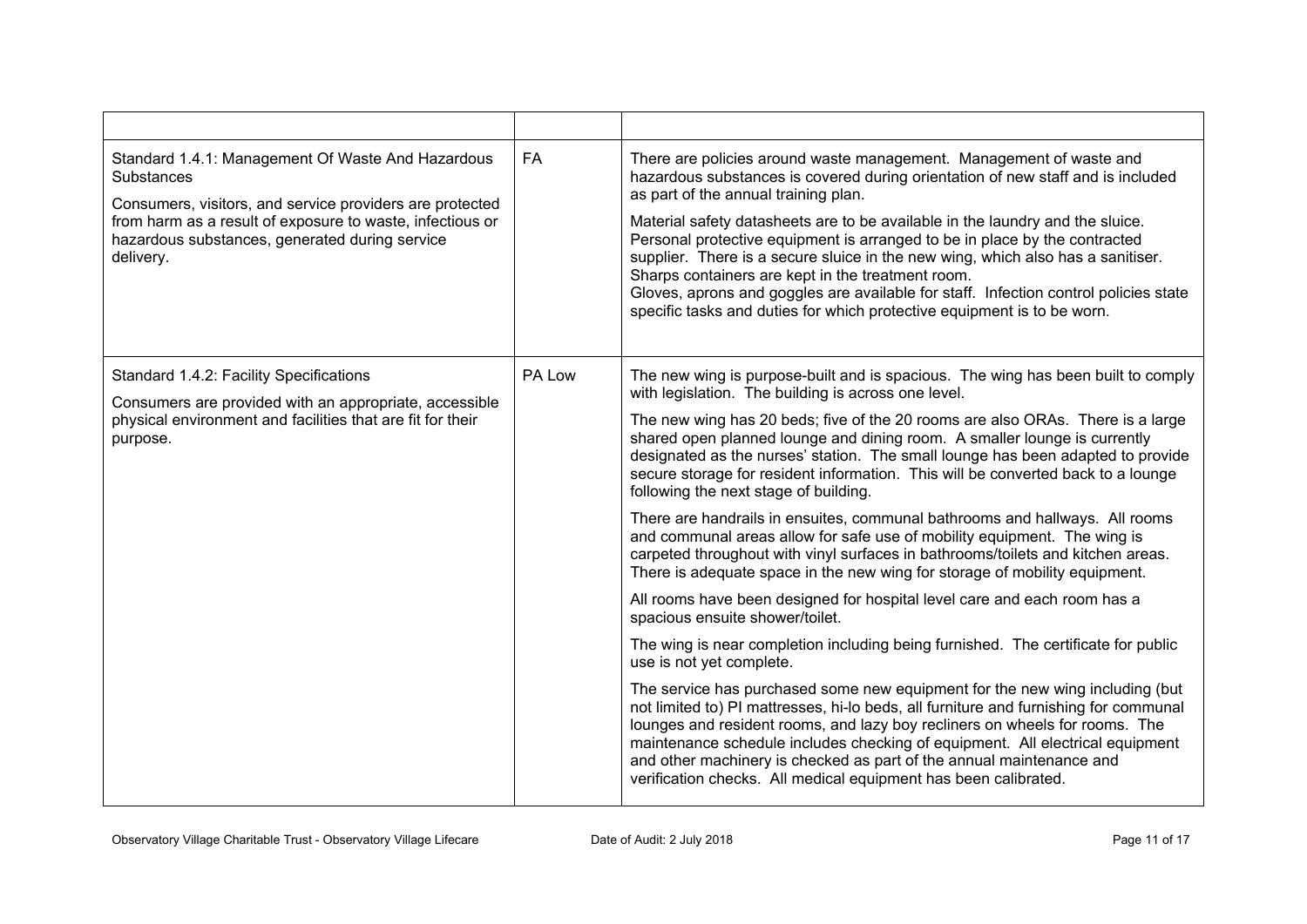|                                                                                                                                                                                                                                                                                        |           | The doors off the communal lounge open into an enclosed landscaped courtyard.<br>All landscaping around the facility has been completed.<br>There are environmental audits and building compliance audits, which are<br>completed as part of the internal audit. There is a contracted maintenance<br>person.                                                                                                                                                                                                                                                                  |
|----------------------------------------------------------------------------------------------------------------------------------------------------------------------------------------------------------------------------------------------------------------------------------------|-----------|--------------------------------------------------------------------------------------------------------------------------------------------------------------------------------------------------------------------------------------------------------------------------------------------------------------------------------------------------------------------------------------------------------------------------------------------------------------------------------------------------------------------------------------------------------------------------------|
| Standard 1.4.3: Toilet, Shower, And Bathing Facilities<br>Consumers are provided with adequate<br>toilet/shower/bathing facilities. Consumers are assured<br>privacy when attending to personal hygiene requirements<br>or receiving assistance with personal hygiene<br>requirements. | <b>FA</b> | The new wing has a mobility toilet near the large communal lounge area. Each<br>resident room has a spacious ensuite with shower and toilet. All ensuites<br>throughout the facility have been designed for hospital level care and allows for<br>the use of mobility equipment.                                                                                                                                                                                                                                                                                               |
| Standard 1.4.4: Personal Space/Bed Areas<br>Consumers are provided with adequate personal<br>space/bed areas appropriate to the consumer group and<br>setting.                                                                                                                         | FA        | Resident's rooms are spacious and designed for hospital level or rest home level.<br>Each room allows for the safe use and manoeuvring of mobility aids. Mobility aids<br>can be managed in ensuites and communal toilets/bathrooms in all areas. The<br>open plan lounge area is spacious. Residents requiring transportation between<br>rooms or services can be moved from their room either by trolley, bed, lazy boy or<br>wheelchair.                                                                                                                                    |
| Standard 1.4.5: Communal Areas For Entertainment,<br>Recreation, And Dining<br>Consumers are provided with safe, adequate, age<br>appropriate, and accessible areas to meet their<br>relaxation, activity, and dining needs.                                                           | <b>FA</b> | There is a spacious open plan lounge/dining area in the new wing. A smaller<br>lounge has been currently designated as a nurses' station. A purpose-built<br>nurses station is part of the fourth wing which has yet to be completed. There is a<br>large village communal lounge/café/dining area connected to the main care<br>centre.                                                                                                                                                                                                                                       |
| Standard 1.4.6: Cleaning And Laundry Services<br>Consumers are provided with safe and hygienic cleaning<br>and laundry services appropriate to the setting in which<br>the service is being provided.                                                                                  | <b>FA</b> | There are laundry policies and procedures. Cleaning procedures are available for<br>cleaning staff. All laundry staff have completed a Careerforce certificate in<br>cleaning level three. The laundry is situated in the service area. There are two<br>doors (enter and exit) and the laundry is designed with a dirty and clean flow. The<br>laundry can accommodate the increased resident laundry.<br>There is a small laundry in the serviced apartment area for residents. There are<br>areas for storage of clean and dirty laundry. There is an internal audit around |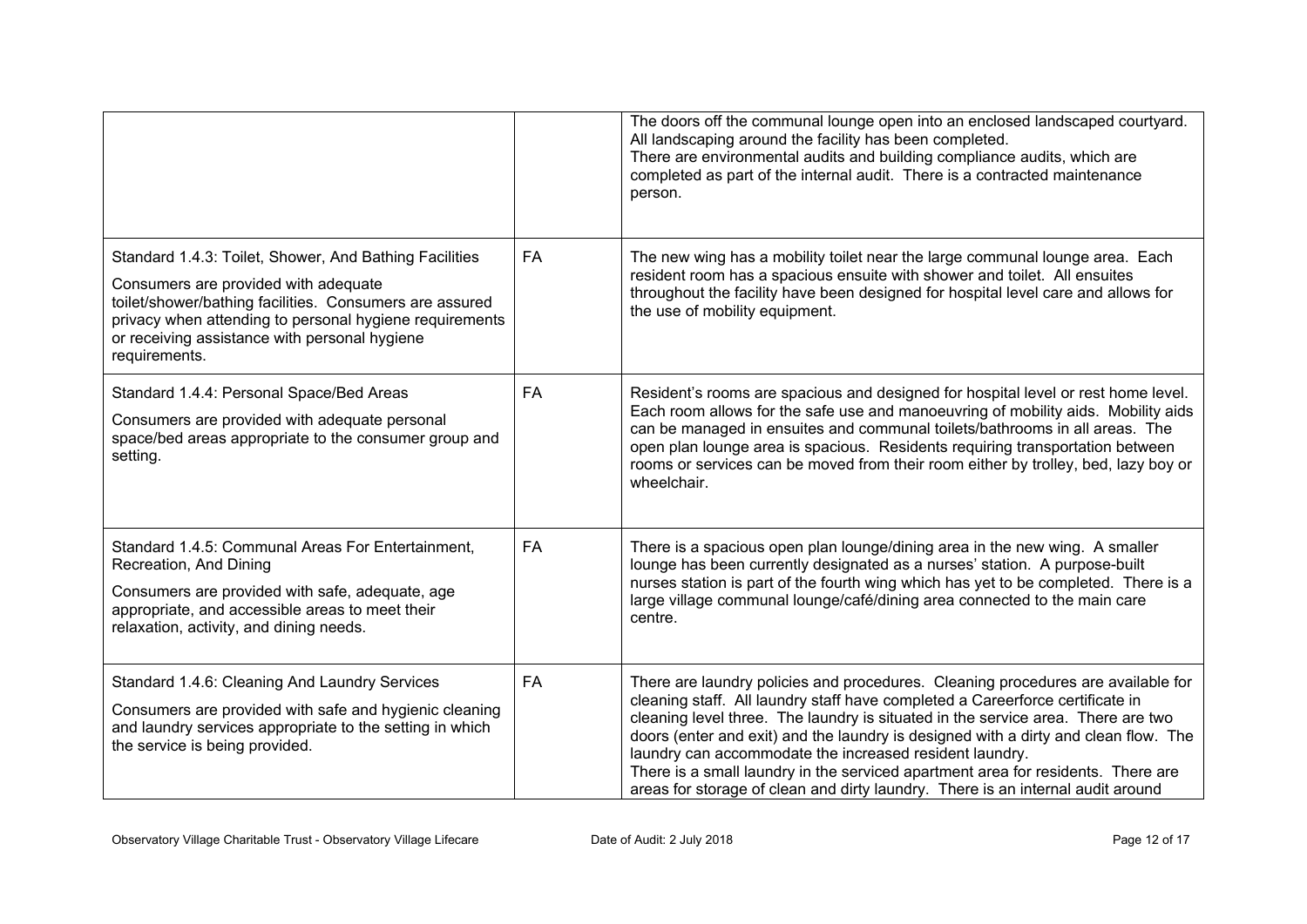|                                                                                                                                                                                                                          |           | laundry services and environmental cleaning to be completed twice as part of the<br>internal audit schedule. The cleaners' cupboards are designated areas and<br>lockable for storage of chemicals and are stored securely.                                                                                                                                                                                                                                                                                                               |
|--------------------------------------------------------------------------------------------------------------------------------------------------------------------------------------------------------------------------|-----------|-------------------------------------------------------------------------------------------------------------------------------------------------------------------------------------------------------------------------------------------------------------------------------------------------------------------------------------------------------------------------------------------------------------------------------------------------------------------------------------------------------------------------------------------|
| Standard 1.4.7: Essential, Emergency, And Security<br>Systems<br>Consumers receive an appropriate and timely response<br>during emergency and security situations.                                                       | PA Low    | Appropriate training, information, and equipment for responding to emergencies is<br>provided at induction and is included as part of the annual training programme.<br>Staff training in fire safety and a fire drill is completed for new staff.<br>There are comprehensive civil defence and emergency procedures in place.<br>There are civil defence kits and large water tanks available.                                                                                                                                           |
|                                                                                                                                                                                                                          |           | Key staff hold a first aid certificate and there is a designated qualified first aider on<br>each shift. All RNs employed have up-to-date first aid certificates.<br>Smoke alarms, sprinkler system and exit signs are in place in the building. The<br>fire evacuation plan for the new wing has been approved by the fire service, a fire<br>evacuation drill has yet to be completed in the new wing.<br>The facility has emergency lighting and torches. A gas BBQ and additional<br>cylinders are available for alternative cooking. |
|                                                                                                                                                                                                                          |           | The call bell system is available in all areas with visual display panels. Call bells<br>are available in all resident areas, (i.e., bedrooms, ensuite toilet/showers,<br>communal toilets, dining rooms).                                                                                                                                                                                                                                                                                                                                |
|                                                                                                                                                                                                                          |           | There is an automated sliding door entrance to the lobby, which is locked<br>afterhours. Anyone is free to leave at any time from the inside during afterhours,<br>by pushing the exit button.                                                                                                                                                                                                                                                                                                                                            |
| Standard 1.4.8: Natural Light, Ventilation, And Heating                                                                                                                                                                  | <b>FA</b> | The new wing is appropriately heated and ventilated. There is underfloor heating                                                                                                                                                                                                                                                                                                                                                                                                                                                          |
| Consumers are provided with adequate natural light, safe<br>ventilation, and an environment that is maintained at a<br>safe and comfortable temperature.                                                                 |           | throughout the facility and radiators in resident rooms. There is plenty of natural<br>light in the new rooms and all have windows.                                                                                                                                                                                                                                                                                                                                                                                                       |
| Standard 3.1: Infection control management<br>There is a managed environment, which minimises the<br>risk of infection to consumers, service providers, and<br>visitors. This shall be appropriate to the size and scope | FA        | The IC programme and its content and detail, is appropriate for the size,<br>complexity, and degree of risk associated with the service. There is a suite of<br>infection control policies and procedures. There is a job description for the<br>(infection prevention & control (IP&C) nurse and clearly defined guidelines. The<br>general manager is the designated infection control nurse. The IC coordinator                                                                                                                        |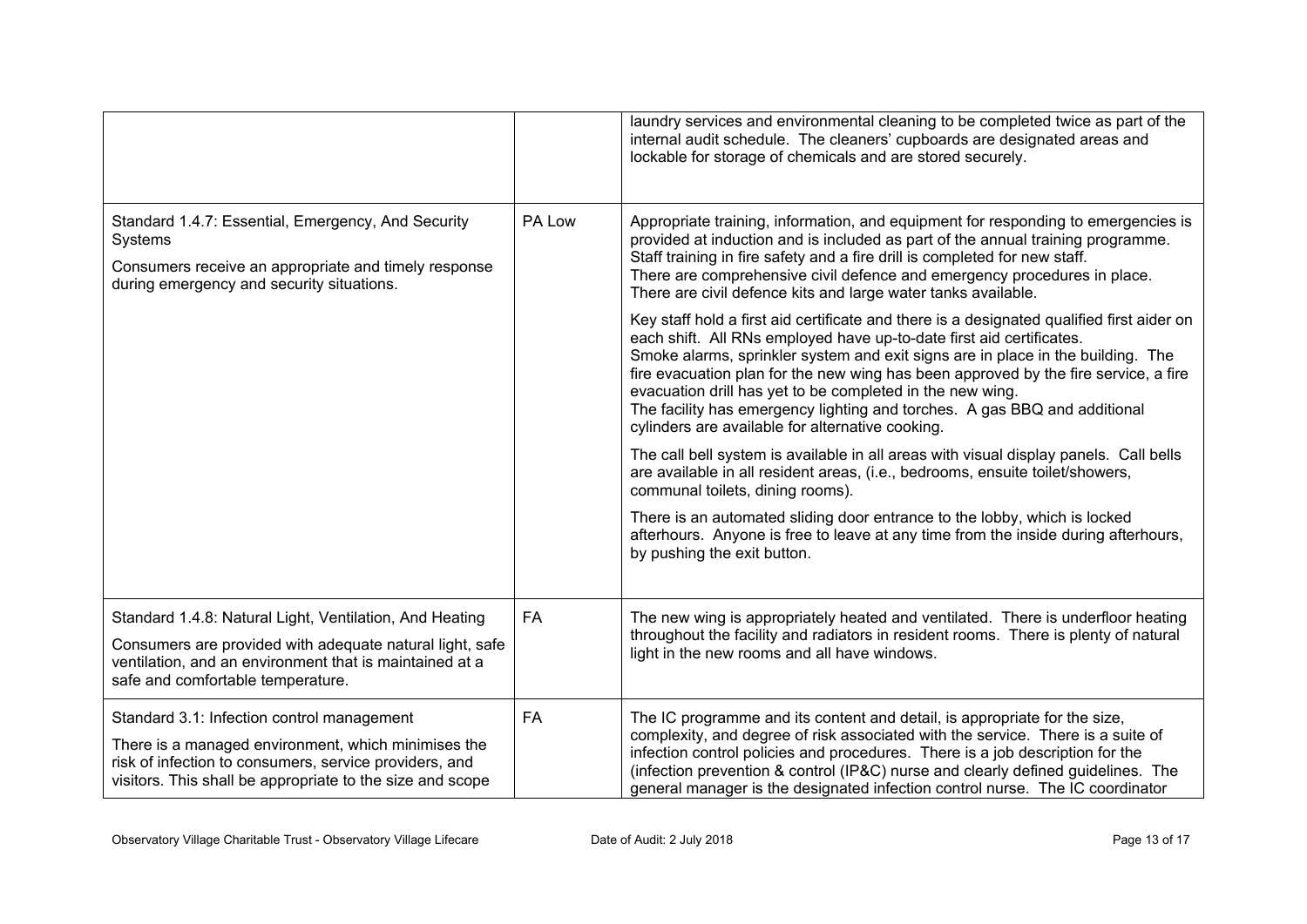| of the service. | provides support and advice to the registered nurses and care staff. The quality<br>meeting representatives also include infection control as part of the standard<br>agenda. Meeting minutes are available for staff. Audits have been conducted<br>and include hand hygiene and infection control practices. Education is provided<br>for all new staff on orientation. The infection control programme was first<br>implemented in August 2017. The programme is to be reviewed annually with a<br>template available to assist with this review. The IC committee includes all staff<br>and is part of the quality committee meeting and the registered nurse meetings. |
|-----------------|-----------------------------------------------------------------------------------------------------------------------------------------------------------------------------------------------------------------------------------------------------------------------------------------------------------------------------------------------------------------------------------------------------------------------------------------------------------------------------------------------------------------------------------------------------------------------------------------------------------------------------------------------------------------------------|
|                 |                                                                                                                                                                                                                                                                                                                                                                                                                                                                                                                                                                                                                                                                             |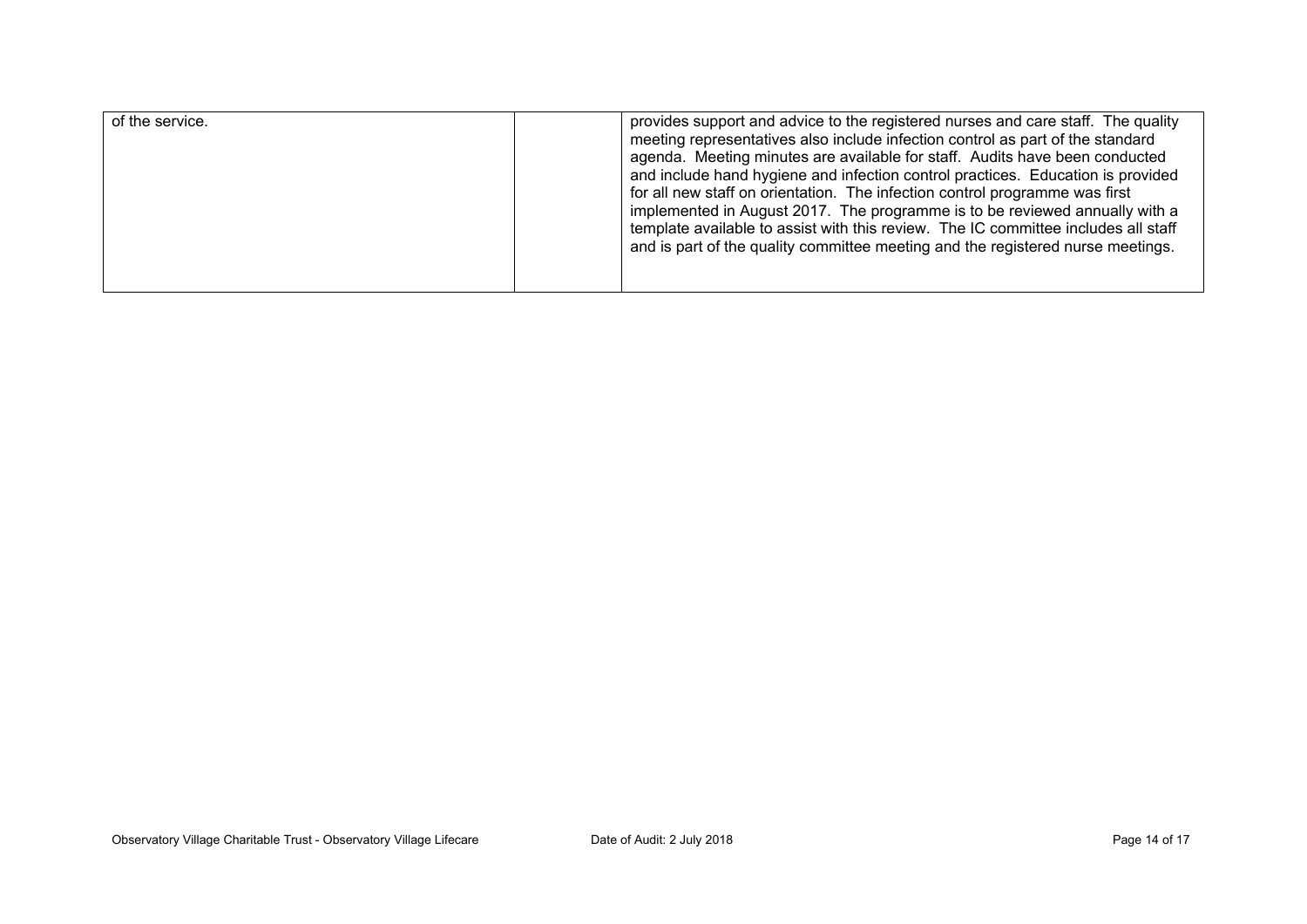### **Specific results for criterion where corrective actions are required**

Where a standard is rated partially attained (PA) or unattained (UA) specific corrective actions are recorded under the relevant criteria for the standard. The following table contains the criterion where corrective actions have been recorded.

Criterion can be linked to the relevant standard by looking at the code. For example, a Criterion 1.1.1.1: Service providers demonstrate knowledge and understanding of consumer rights and obligations, and incorporate them as part of their everyday practice relates to Standard 1.1.1: Consumer Rights During Service Delivery in Outcome 1.1: Consumer Rights.

If there is a message "no data to display" instead of a table, then no corrective actions were required as a result of this audit.

| <b>Criterion with desired outcome</b>                                                                                                                                                                                               | <b>Attainment</b><br>Rating | <b>Audit Evidence</b>                                                                                                                                                                                                                                                                                                                                                   | <b>Audit Finding</b>                                                                                                                                  | <b>Corrective action</b><br>required and<br>timeframe for<br>completion (days)                                           |
|-------------------------------------------------------------------------------------------------------------------------------------------------------------------------------------------------------------------------------------|-----------------------------|-------------------------------------------------------------------------------------------------------------------------------------------------------------------------------------------------------------------------------------------------------------------------------------------------------------------------------------------------------------------------|-------------------------------------------------------------------------------------------------------------------------------------------------------|--------------------------------------------------------------------------------------------------------------------------|
| Criterion 1.4.2.1<br>All buildings, plant, and equipment<br>comply with legislation.                                                                                                                                                | PA Low                      | The new wing is purpose built and spacious. All<br>building and plant have been built to comply with<br>legislation. The building is across one level. The<br>building is still in the process of being fully completed<br>and furnished. The certificate for public use is not yet<br>complete. Hot water monitoring is implemented for<br>the new and existing wings. | The certificate for public<br>use (CPU) is yet to be<br>completed for the new<br>wing.                                                                | Ensure the<br>certificate of public<br>use (CPU) of code<br>of compliance is<br>completed.<br>Prior to occupancy<br>days |
| Criterion 1.4.7.1<br>Service providers receive<br>appropriate information, training,<br>and equipment to respond to<br>identified emergency and security<br>situations. This shall include fire<br>safety and emergency procedures. | PA Low                      | Appropriate training, information, and equipment for<br>responding to emergencies is to be provided at<br>induction and as part of the annual training<br>programme. Staff training in fire safety and a fire drill<br>is to be completed for all staff commencing at<br>Observatory as part of induction and orientation.                                              | Specific fire drill training<br>for the new wing has yet<br>to be completed for all<br>staff. This is scheduled<br>for the induction training<br>day. | Ensure a fire drill<br>and fire safety is<br>completed for new<br>staff prior to<br>opening.<br>Prior to occupancy       |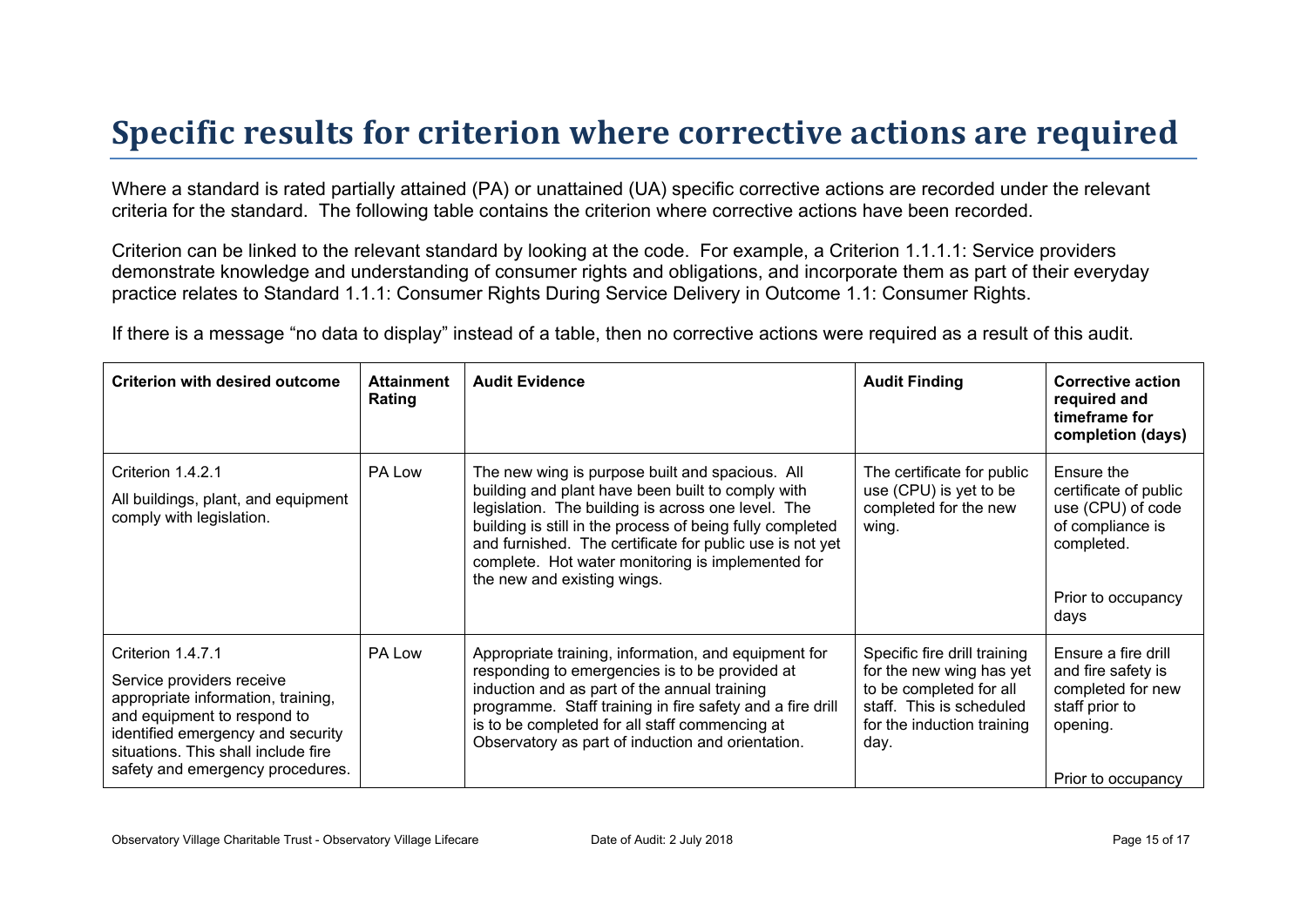|  |  |  |  | davs<br>. . |
|--|--|--|--|-------------|
|--|--|--|--|-------------|